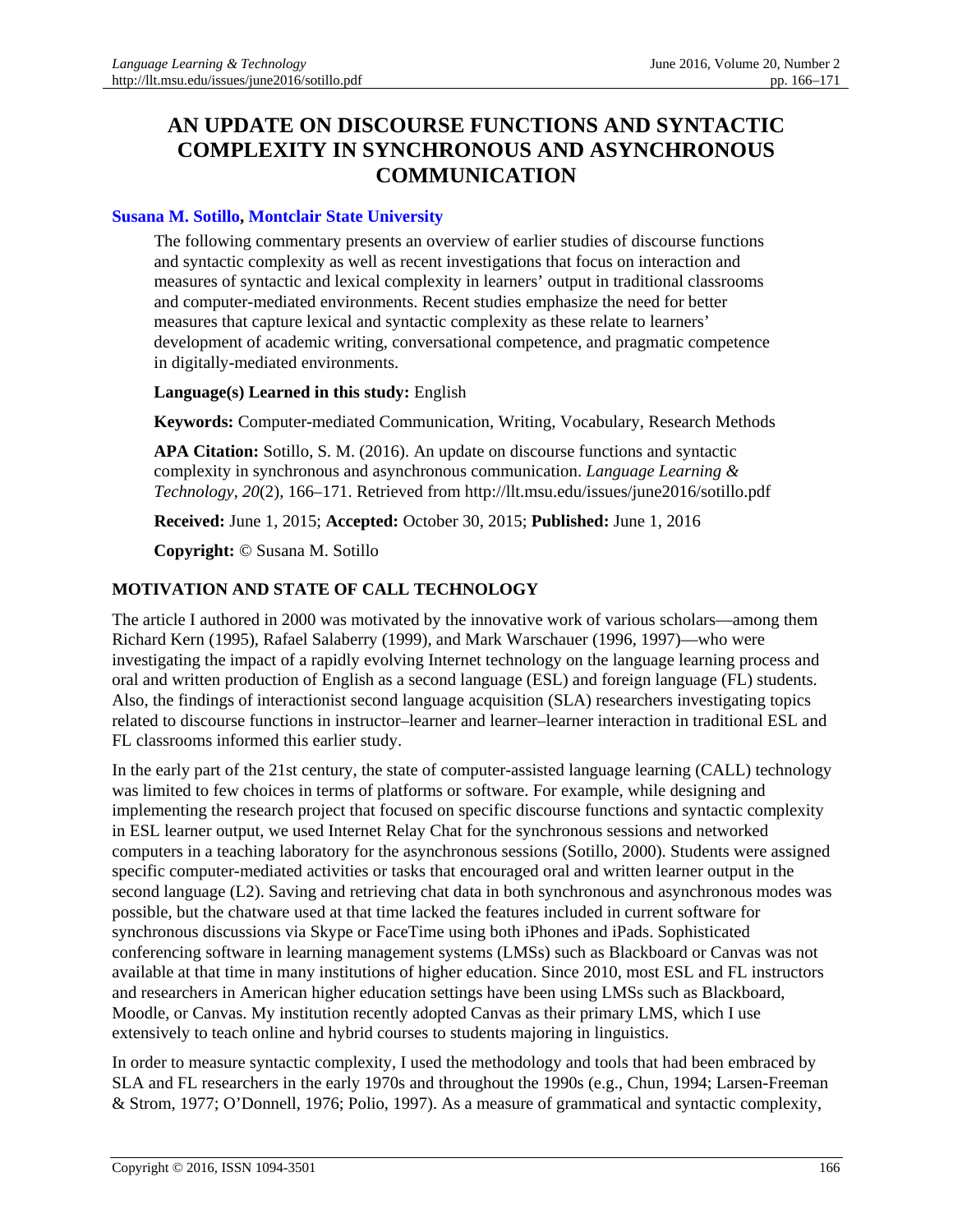SLA researchers had adopted the *minimal terminable unit* or *T-unit* used in first language acquisition studies that had been defined as a main clause and all associated dependent clauses (Hunt, 1965). The Tunit, mean length of T-units, and clauses per T-unit were measures adopted by SLA researchers investigating the development of L2 writing skills and learners' overall proficiency in the target language. Despite criticism of the use of the T-unit and clauses in assessing syntactic complexity, these were used in the 2000 study because they were easily identifiable by team members analyzing learner samples and constituted low-level inference categories. The general assumption at the time was that longer units and more subordination reflected greater complexity. These and related measures continued to be used as syntactic complexity measures to gauge their relationship to L2 proficiency by scholars in extensive surveys of L2 writing research (Wolfe-Quintero, Inagaki, & Kim, 1998), meta-analyses of empirical research on grammatical complexity (Ortega, 2003), and corpus-based analyses measuring college-level ESL writers' language development (Lu, 2011).

The assumptions concerning T-units and clausal subordination were challenged by Biber, Gray, and Poonpon (2011) who conducted corpus-based analyses of 28 grammatical features in academic research articles contrasted with face-to-face conversations. Their findings showed that measures of clausal subordination describe only one kind of complexity and that the T-unit is primarily a measure designed to capture the extent to which an L1 or L2 writer uses dependent clauses. Empirical evidence is presented for the claim that clausal subordination is more common in conversation than in academic writing, and that non-clausal features embedded in noun phrases represent "the most important kinds of complexity devices in academic writing" (p.32).

This challenge to established measurements of syntactic complexity has only recently been addressed by some SLA researchers such as Parkinson & Musgrave (2014), who used phrasal complexity measures to investigate the writing of advanced learners (undergraduate and graduate university students). Phrasal complexity as an additional means of assessing advanced L2 proficiency was first introduced by Norris and Ortega (2009). More recently, following an intensive four-week program, Mazgutova and Kormos (2015) reported changes in syntactic structure, conditionals, and relative clauses in the writing of two groups of learners with different degrees of proficiency. However, growth in phrasal elaboration measures which include modification of nouns via adjective and prepositional phrases, complex nominals in subject position, and multiple modifiers of a noun were found primarily among lower-proficiency L2 writers. Following this new strand of research, Kreyer and Schaub (2015) undertook an empirical, corpus-based study of the acquisition of phrasal complexity in intermediate learner language based on the Marburg corpus of intermediate learner English, a longitudinal corpus of written exam texts produced by German learners of English from grades 9 through 12. The findings obtained were mixed as lexical sophistication varied considerably among students. The findings also showed that task description has an effect on performance. Since Biber et al. (2011) used expert academic writers' samples, the model put forth may be simplistic in Kreyer and Schaub's view in that it leaves out aspects that go beyond grammar such as students' ability to synthesize information and produce coherent and cohesive academic texts. Also, since the model by Biber et al. is based on the output of expert writers, it is a level of writing competence seldom achieved by many native and nonnative speakers of a target language. Many proficient speakerwriters of an L2 produce error-free essays and reports required in most work environments, but rarely adopt the writing model of expert academic writers.

# **CONTRIBUTION AND IMPACT**

With respect to the intellectual and practical contributions of my 2000 article, studies by young scholars pursuing a similar type of research in the United States and abroad were informed by my research design and findings. This motivated them to include new measures or approaches that would capture syntactic complexity and the value of computer-mediated interaction among L2 or FL learners (e.g., Evnitskaya, 2008). As of this writing, my 2000 *Language Learning & Technology* article has been cited 516 times.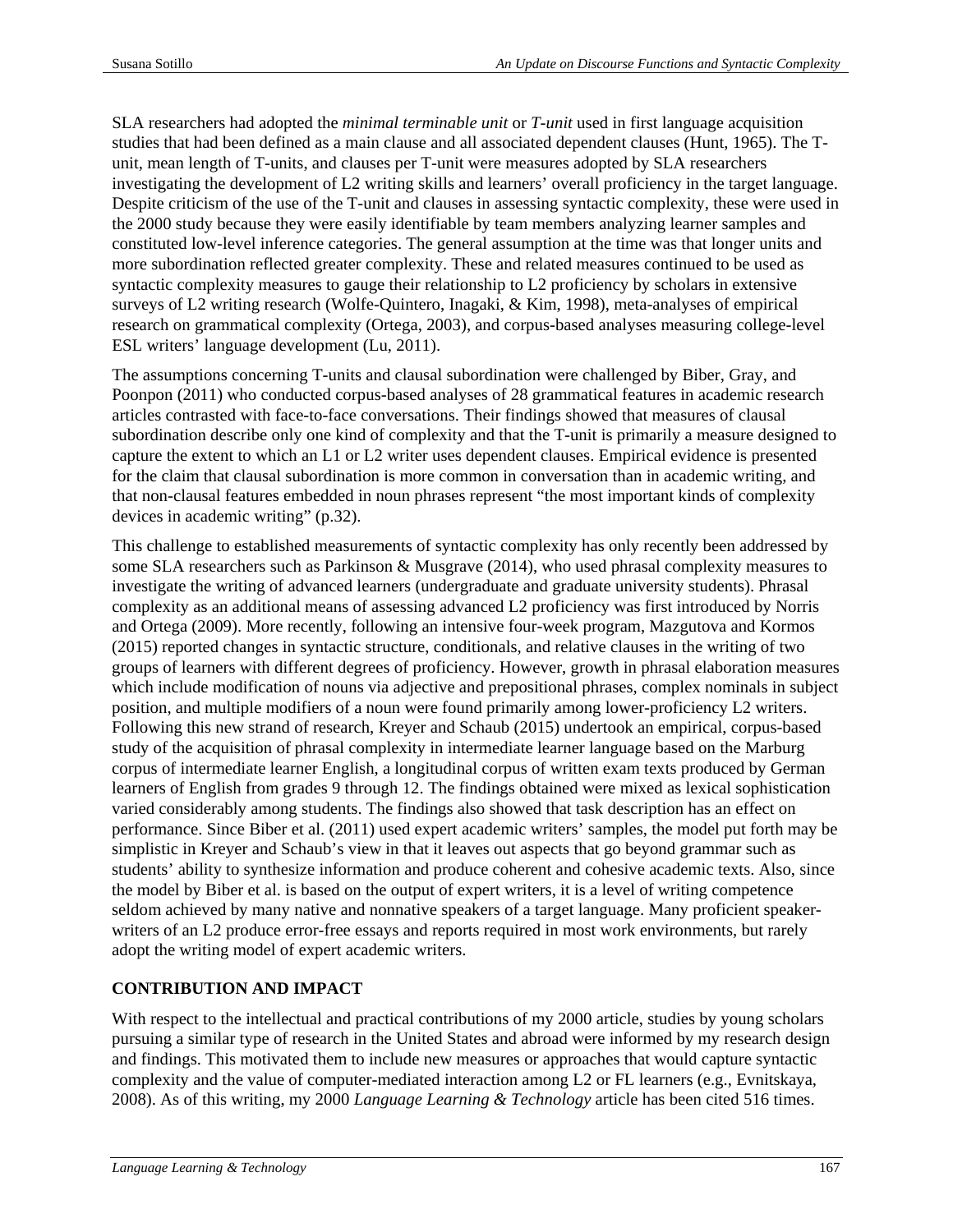The contributions to CALL theory have been modestly significant in that SLA and FL researchers utilizing the newest technologies continue to be interested in investigating the multifaceted syntactic complexity construct and the impact of computer-mediated communication (CMC) on overall L2 language development. Numerous CALL researchers have shown that the newest technologies used in ESL and FL classrooms along with theoretically motivated learning tasks encourage learners to experiment with new linguistic structures and discourse features that facilitate the process of language acquisition and restructuring.

## **STUDY LIMITATIONS**

The small number of students participating in my 2000 study, the intact nature of these classes, the lack of randomness in group assignment, the different teacher personalities, and the different manners of intervention limited the generalizability of findings to other ESL student populations. At that time, I was unaware of the growing field of corpus linguistics in Europe and the United States. Researchers in linguistics and language teaching were creating large databases of learner corpora such as the Louvain Corpus of Native English Essays (Granger, 1996). Guidelines were established by prominent corpus linguists for the creation of learner corpora that ensured the systematic collection and representativeness of such texts as well as the random selection of texts for data analysis (e.g., Biber, Conrad, & Reppen, 1998; Granger, 1996, 2002; McEnery, Xiao, & Tono, 2006). In 2003, my colleagues Eileen Fitzpatrick and Steve Seegmiller took on the task of creating a multilevel learner corpus that included learners from five different language groups. This is an ongoing project.

My interests in corpus linguistics and corpus compilation for linguistic analysis have given me a new perspective with respect to the analysis of syntactic complexity and discourse functions in L2 learner samples obtained from CMC learning environments. The consensus among scholars seems to be that in order to investigate syntactic complexity, it is necessary to look at key developmental measures of fluency, accuracy, and complexity at various proficiency levels. Researchers also need to be aware that the final stage in mature academic writing identified by Biber et al. (2011) requires dense use of nonclausal or phrasal dependent structures or constituents in noun phrases.

In a recent study using Multidimensional Analysis, Biber, Gray & Staples (2014) conclude that more reliable and informative results are obtained based on dimensions of co-occurring lexico-grammatical features. Thus, taking into consideration key developmental measures and the final stage of academic writing, it is necessary that researchers investigating syntactic complexity have access to very large learner corpora of different L1 backgrounds and multiple levels of proficiency. Learner corpora of different writing genres and spoken texts are now available to researchers at Université [Catholique de](http://www.uclouvain.be/en-cecl-lcworld.html)  [Louvain.](http://www.uclouvain.be/en-cecl-lcworld.html) Had I been aware of the existence of systematically compiled learner corpora, I would have used randomly selected texts from advanced learners who were instructed in computer-mediated environments and who also possessed similar demographic characteristics to those of the ESL population that formed part of my study. I would also have used tools from corpus linguistics (software and algorithms) to analyze learner written output at the lexical, morphological, syntactic, pragmatic, and discourse levels. It is possible that such analyses would have revealed that complexity is not a single unified construct and that holistic complexity measures are needed to investigate the development of advanced levels of L2 writing proficiency.

Given all these tools at our disposal, it seems reasonable to expect SLA and FL researchers to undertake longitudinal studies of written texts produced by ESL, EFL, and FL students. This should be part of any new research agenda that focuses on proficiency levels, learners' first language, and their relationship to language learners' writing development.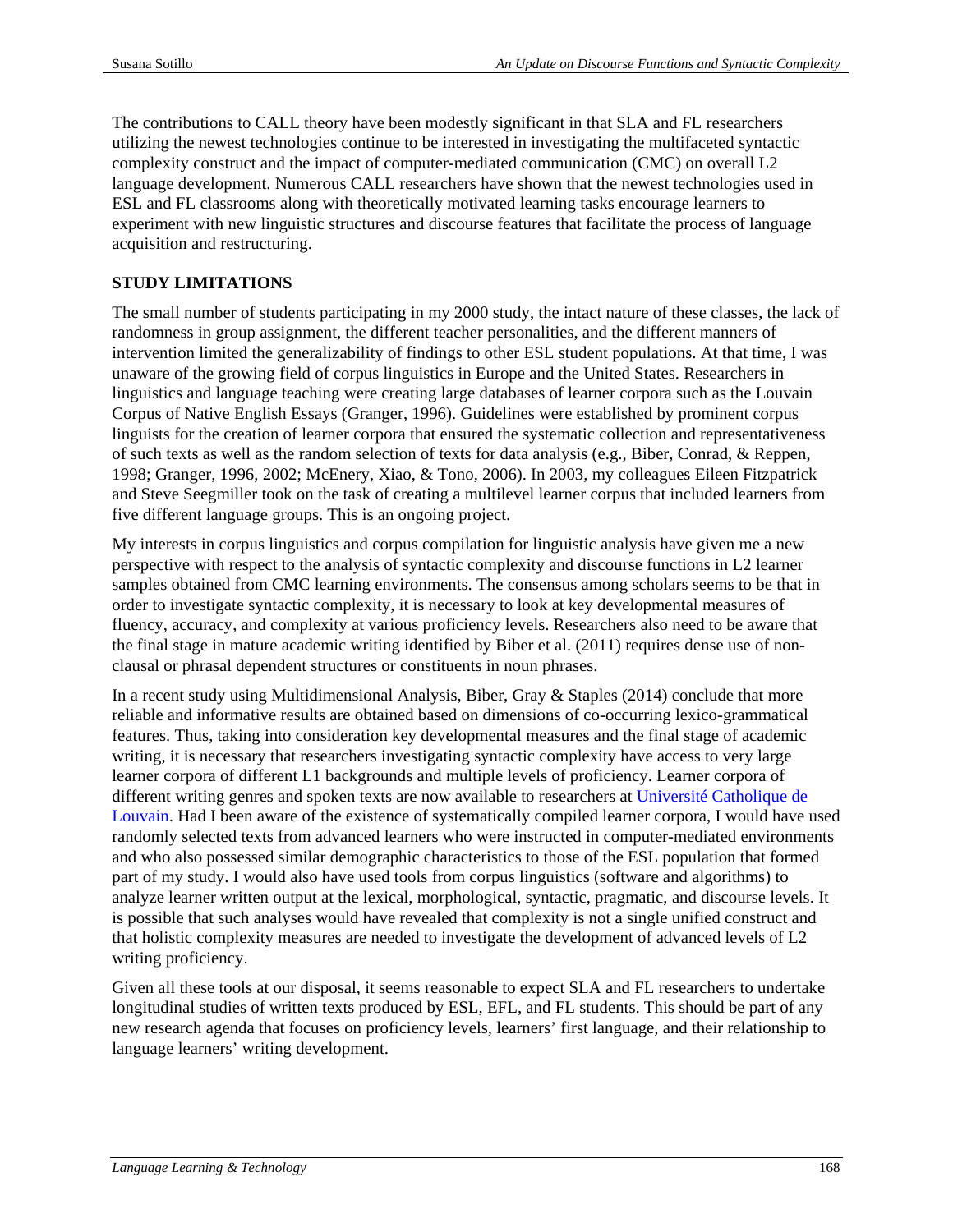#### **NEW DEVELOPMENTS**

In the last ten years, significant advances in syntactic complexity have been made by scholars investigating the relationship between various syntactic or lexical complexity measures and the language development of learners, and between syntactic complexity and the development of conversational and pragmatic competence in computer-mediated environments (e.g., Kreyer & Schaub, 2015; Lazarte & Barry, 2008; Lu, 2011, 2012; Mazgutova & Kormos, 2015; Parkinson & Musgrave, 2014; Sherratt, 2007; Vyatkina, 2012). From a CALL and CMC perspective, a computational method used to analyze L2 learner writing corpora as proposed by Lu (2011) opens the door for a large-scale investigation into particularized language learner groups and lengthy CMC discourse analysis, whether synchronous or asynchronous. Also, a recent study by Lu and Ai (2015) demonstrates that, in addition to proficiency levels, the L1 background of college-level L2 writers must be taken into consideration in the design of syntactic complexity measures.

# **FUTURE NEEDS**

Given the challenge posed by Biber et al. (2011) for better measures that capture the complexities found in professional academic writing for the empirical study of complexity in student writing development, and the role of task types and proficiency levels (Biber et al., 2014), we need investigations that use both qualitative and quantitative methods of analysis that would help us visualize what factors account for successful writing development in ESL and FL traditional and computer-mediated environments. As Ortega (2015) points out in a recent review of syntactic complexity in L2 writing, the use of learner corpora, more complex designs, carefully stipulated parameters, and powerful statistics will yield a more refined understanding of how to measure syntactic complexity.

After years of teaching native and nonnative undergraduate and graduate students, I have observed that one of the most important skills successful native and nonnative academic writers gradually acquire is the ability to synthesize vast amounts of information and present coherent and cohesive arguments to persuade their reader audience. This needs to be addressed in future studies of syntactic and lexical complexity that aim to measure development in writing and speaking in academic settings. Likewise, studies of discourse functions that account for successful interaction in a variety of institutional settings the workplace, government offices, hospitals, classrooms—are needed in this and related fields such as intercultural communication.

Pursuing this new line of research will lead to a more nuanced view of syntactic and lexical complexity in the gradual development of L2 and FL writing skills. Instruction and interaction affect learners' progress since these take place in a variety of settings—the traditional classroom that requires face-to-face interaction and computer-mediated environments where interaction among students and between teacher and students is strongly encouraged. All these factors would need to be included in future studies of L2 learners' language development.

## **ABOUT THE AUTHOR**

Susana M. Sotillo teaches undergraduate and graduate courses in linguistics, mobile language communication, and language and culture at Montclair State University. She has taught online and hybrid courses and is currently investigating code-switching in digitally-mediated discourse and as a learning strategy in the foreign language classroom. Her interests also encompass the fields of corpus linguistics and SLA.

#### **E-mail**: [sotillos@mail.montclair.edu](mailto:sotillos@mail.montclair.edu)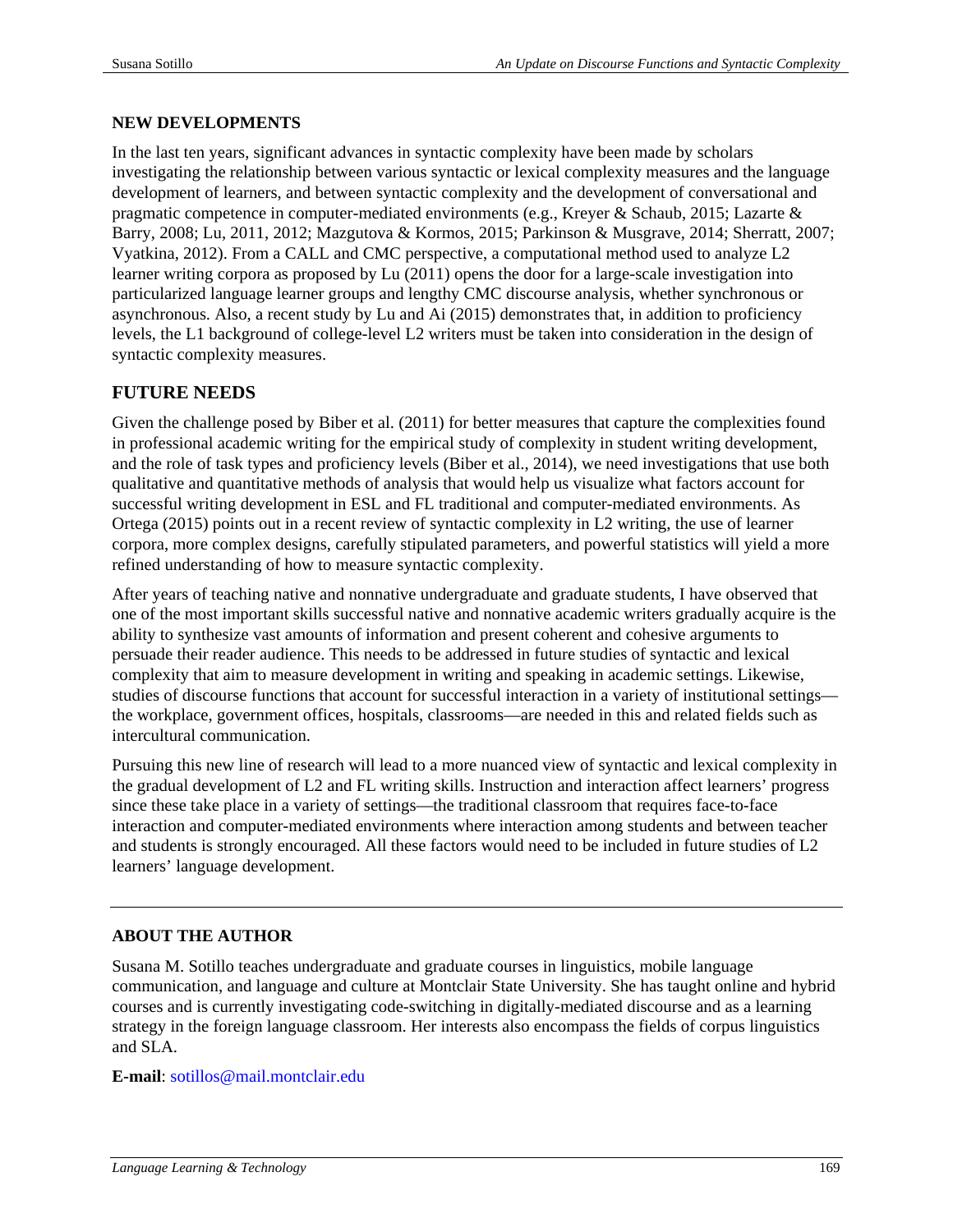#### **REFERENCES**

Biber, D., Conrad, S., & Reppen, R. (1998). *Corpus linguistics: Investigating language structure and use*. Cambridge, UK: Cambridge University Press.

Biber, D., Gray, B., & Poonpon, K. (2011). Should we use characteristics of conversation to measure grammatical complexity in L2 writing development? *TESOL Quarterly*, *45*(1), 48–59.

Biber, D., Gray, B., & Staples, S. (2014). Predicting patterns of grammatical complexity across language exam task types and proficiency levels. *Applied Linguistics* Advance online publication. doi: 10.1093/applin/amu059

Chun. D. (1994). Using computer networking to facilitate the acquisition of interactive competence. *System*, *22*, 17–31.

Evnitskaya, N. (2008). *Analyzing complexity in foreign language monologic oral production in a CLIL context.* (Unpublished master's thesis). Universitat Autònoma de Barcelona, Barcelona, Spain.

Granger, S. (1996). From CA to CIA and back: An integrated approach to computerized bilingual and learner corpora. In K. Aijmer, B. Altenberg, & M. Johansson (Eds.), *Languages in contrast: Papers from a symposium on text-based cross-linguistic studies, Lund 4-5 March 1994* (pp. 37–51). Lund, Sweden: Lund University Press.

Granger, S. (2002). A bird's eye view of learner corpus research. In S. Granger, J. Hung, & S. Petch-Tyson (Eds.), *Computer learner corpora, second language acquisition and foreign language teaching*  (pp. 3–33). Philadelphia, PA: John Benjamins.

Hunt, K. W. (1965). *Grammatical structures written at three grade levels*. Champaign, IL: National Council of Teachers of English.

Kern, R. (1995). Restructuring classroom interaction with networked computers: Effects on quantity and quality of language production. *Modern Language Journal*, *79*, 457–476.

Kreyer, R., & Schaub, S. (2015)*. Acquisition of phrasal complexity in written intermediate learner language: A case study of NP complexity in German learners of English.* Paper presented at ICAME 36, Trier, Germany.

Larsen-Freeman, D., & Strom, V. (1977). The construction of a second language acquisition index of development. *Language Learning*, *27*(1), 123–134.

Lazarte, A. A., & Barry, S. (2008). Syntactic complexity and L2 academic immersion effects on readers' recall and pausing strategies for English and Spanish texts. *Language Learning*, *58*(4), 785–834.

Lu, X. (2011). A corpus-based evaluation of syntactic complexity measures as indices of college-level ESL writer's language development. *TESOL Quarterly*, *45*, 36–62.

Lu, X. (2012). The relationship of lexical richness to the quality of ESL learners' oral narratives. *Modern Language Journal*, *96*, 290–208.

Lu, X., & Ai, H. (2015). Syntactic complexity in college-level English writing: Differences among writers with diverse L1 backgrounds. *Journal of Second Language Writing*, *29*, 16–27.

Mazgutova, D., & Kormos, J. (2015). Syntactic and lexical development in an intensive English for academic purposes programme. *Journal of Second Language Writing*, *29*, 3–15.